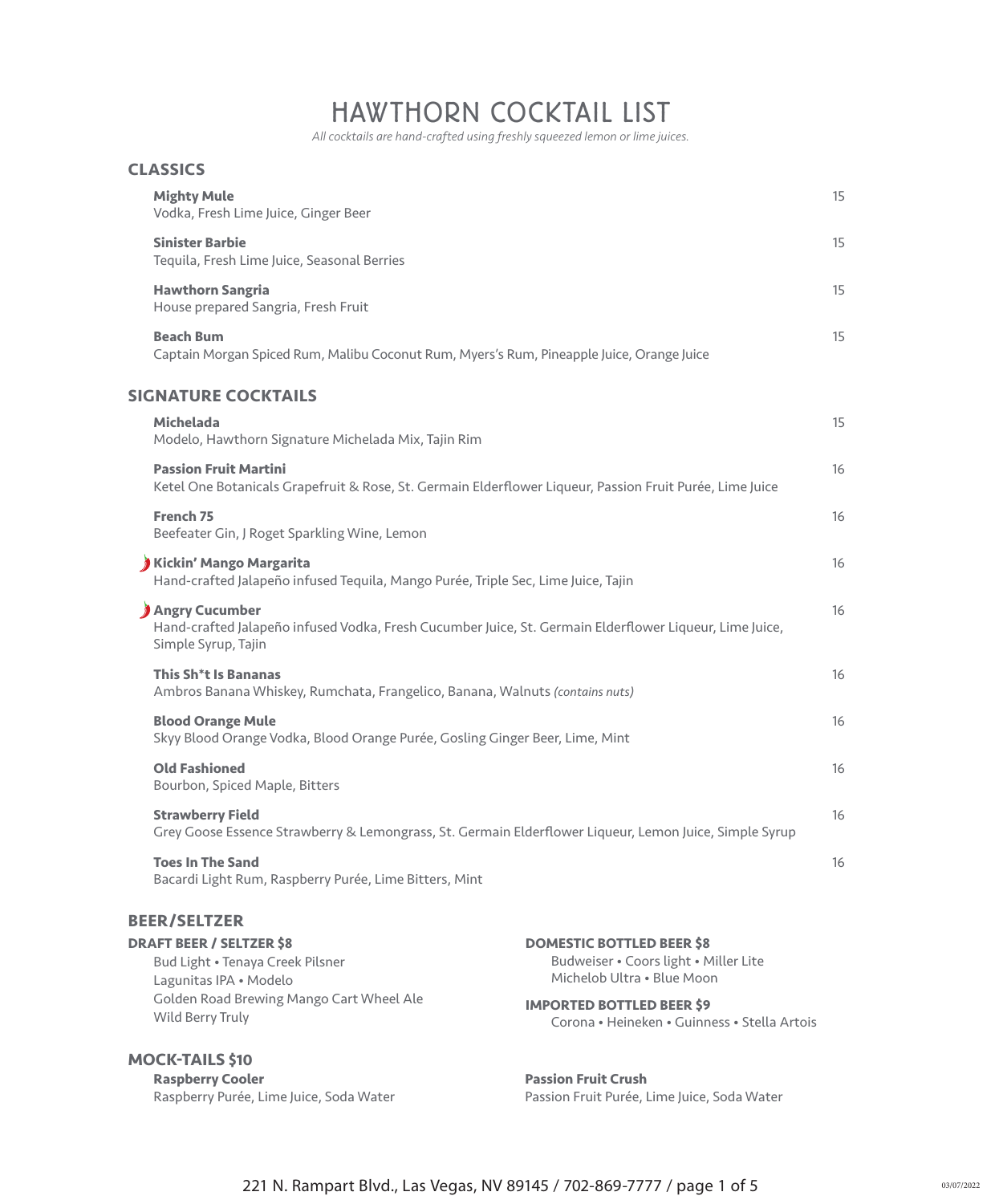# BY THE GLASS

## **CHAMPAGNE / SPARKLING**

| Lamarca, Prosecco, Italy            | 16  |
|-------------------------------------|-----|
| Mumm Napa Prestige Brut, California |     |
| Schramsberg Mirabelle, California   | 30. |

## **WHITE**

| Chardonnay, Sonoma Cutrer "Russian River Ranches" Sonoma Coast, California | 15 |
|----------------------------------------------------------------------------|----|
| Chardonnay, Kendall Jackson, Vitners Reserve, California                   | 16 |
| Chardonnay, Jordan, Russian River Valley, California                       | 19 |
| Sauvignon Blanc, Villa Maria "Cellar Selection" Marlborough, New Zealand   | 16 |
| Pinot Grigio, Kris, Delle Venezie, Italy                                   | 14 |
| Pinot Grigio, Santa Margherita, Alto Adige, Italy                          | 19 |
| Moscato, Caposaldo, Italy                                                  | 15 |

# **ROSÉ**

| White Zinfandel, Beringer |  |
|---------------------------|--|
| Rosé, Justin, California  |  |

## **RED**

| Pinot Noir, Meiomi, California                                                    | 16 |
|-----------------------------------------------------------------------------------|----|
| Pinot Noir, Davis Bynum, Russian River Valley, California                         | 20 |
| Red Blend, Ridge "Three Valleys", Sonoma County, California                       | 20 |
| Merlot, Rodney Strong, Sonoma County, California                                  | 14 |
| Merlot, Whitehall Lane, Napa Valley, California                                   | 22 |
| Malbec, Trapiche Broquel, Mendoza, Argentina                                      | 16 |
| Zinfandel, The Federalist, Lodi, California                                       | 16 |
| Cabernet Sauvignon, The Seventy Five Wine Company by Tuck Beckstoffer, California | 16 |
| Cabernet Sauvignon, Justin, Paso Robles, California                               | 18 |
| Cabernet Sauvignon, Conn Creek, Napa Valley, California                           | 30 |
| Shiraz-Cabernet Sauvignon, Penfolds "Max's", Australia                            | 16 |

# 221 N. Rampart Blvd., Las Vegas, NV 89145 / 702-869-7777 / page 2 of 5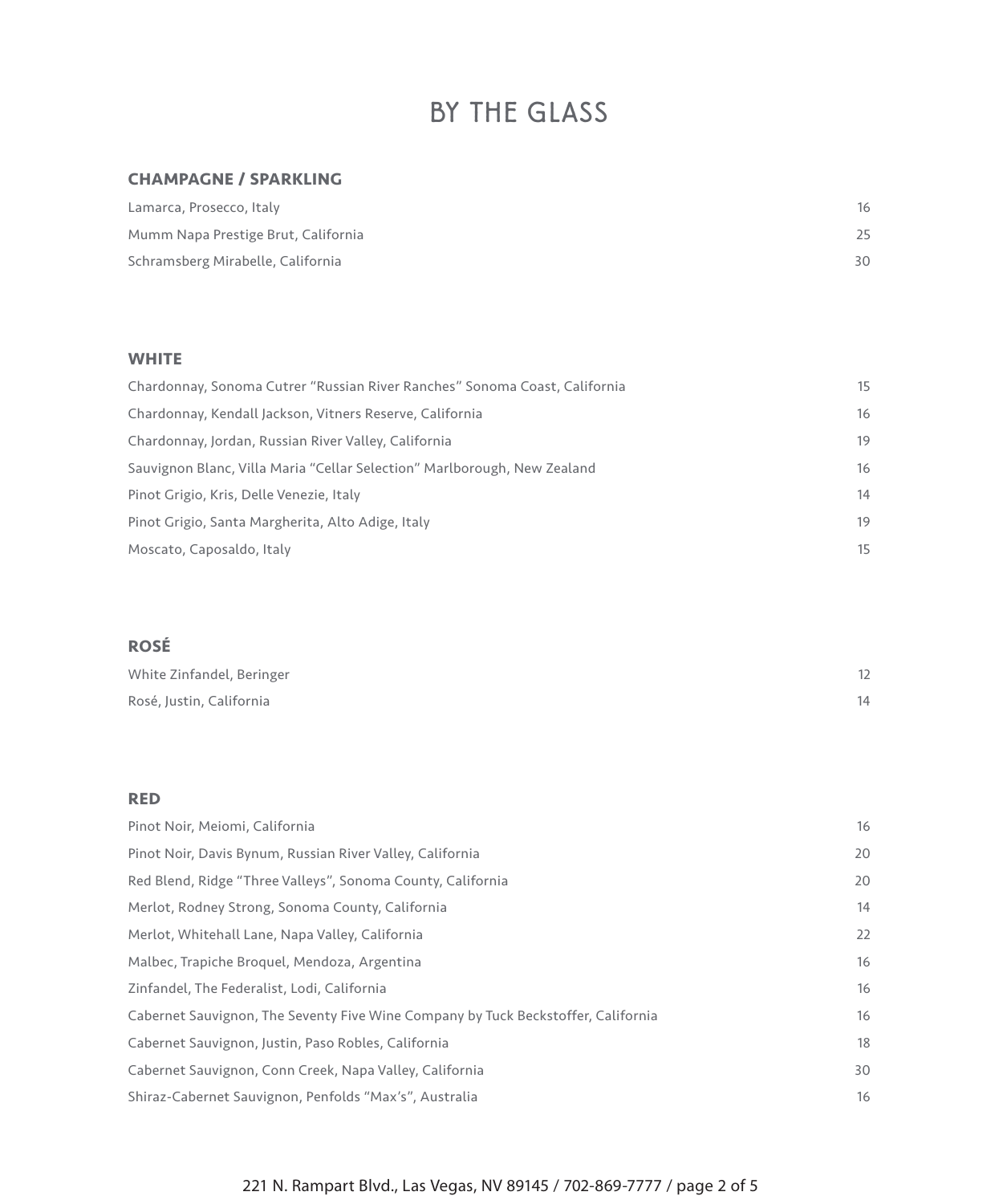# BOTTLE

### **CHAMPAGNE / SPARKLING**

| 108         | LaMarca Prosecco, Veneto, Italy                               | 45  |
|-------------|---------------------------------------------------------------|-----|
| 115         | Mumm, Brut, Prestige, Sparkling Champagne, Napa, California   | 70  |
| 106         | Schramsberg, Brut, Mirabelle, Sparkling Champagne, California | 85  |
| 104         | Moet & Chandon Imperial Brut, Epernay, France                 | 125 |
| 103         | Veuve Clicquot Yellow Label, Reims, France                    | 140 |
| 101         | Dom Perignon Brut, Epernay, France                            | 425 |
| 102         | Cristal Louis Roederer, France                                | 800 |
|             |                                                               |     |
| <b>ROSÉ</b> |                                                               |     |
| 203         | Berringer, White Zinfandel, California                        | 34  |
| 219         | Justin, Rosé, California                                      | 50  |
|             |                                                               |     |

## **RIESLING**

| 205 | Heinz Eifel Mosel, Kabinett, Germany                      | 40 |
|-----|-----------------------------------------------------------|----|
| 204 | Chateau Ste. Michelle Eroica, Columbia Valley, Washington | 41 |
| 207 | Moller, Pfalz, Germany                                    | 45 |
| 206 | Alsace Grand Cru, Domaine Schlumberger, Saering, France   | 94 |

#### **MOSCATO**

| 201<br>Caposaldo, Italy |  |
|-------------------------|--|
|-------------------------|--|

#### **PINOT GRIGIO**

| 211 | Kris, Delle Venezie, Italy          |  |
|-----|-------------------------------------|--|
| 210 | Santa Margherita, Alto Adige, Italy |  |

## **SAUVIGNON BLANC**

| 48 |
|----|
| 50 |
| 60 |
| 92 |
|    |

### **CHARDONNAY**

| 303 | Kendall Jackson, Vitners Reserve, California                  | 55  |
|-----|---------------------------------------------------------------|-----|
| 304 | Sonoma Cutrer Russian River Ranches, Sonoma Coast, California | 60  |
| 305 | Robert Mondavi, Napa Valley, California                       | 60  |
| 302 | Jordan, Russian River Valley, Sonoma, California              | 75  |
| 306 | Nickel & Nickel, Truchard Vineyards, Carneros, California     | 90  |
| 307 | Rombauer, Napa Valley, California                             | 105 |

# 221 N. Rampart Blvd., Las Vegas, NV 89145 / 702-869-7777 / page 3 of 5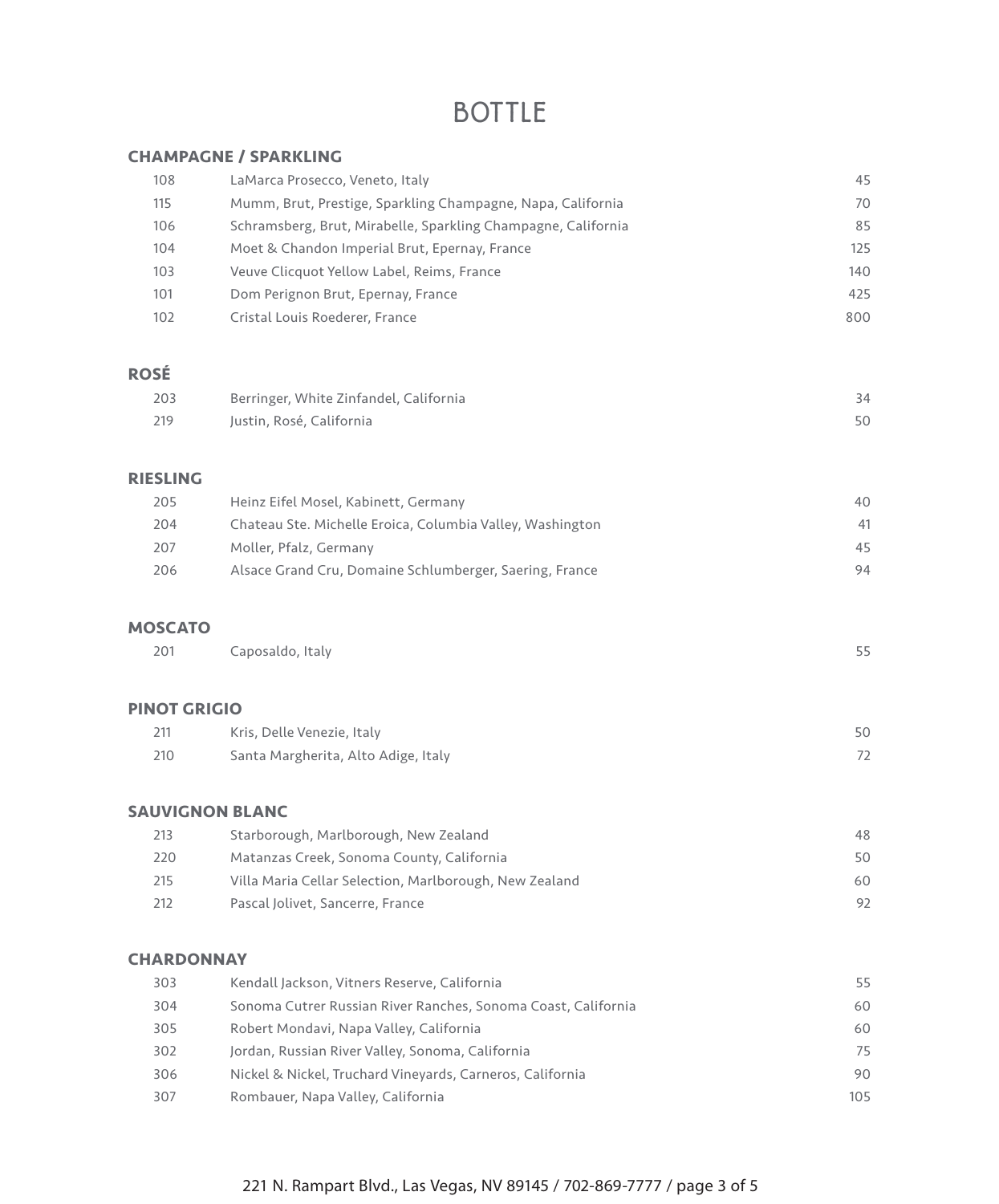## **PINOT NOIR**

| 411 | Red Diamond, California                       | 32   |
|-----|-----------------------------------------------|------|
| 408 | Meiomi, California                            | 56   |
| 415 | Davis Bynum, Russian River Valley, California | 68   |
| 409 | Argyle, Willamette Valley, Oregon             | 82   |
| 410 | Dumol, Russian River Valley, California       | 165. |

## **RED BLENDS**

| 508 | Ridge Vineyards Three Valleys, Sonoma California               | 80. |
|-----|----------------------------------------------------------------|-----|
| 509 | Stags Leap Wine Cellars Hands of Time, Napa Valley, California | 85. |
| 506 | The Prisoner, Napa Valley, California                          | 99  |

## **MERLOT**

| 602 | Clos du Bois, California                  | 40  |
|-----|-------------------------------------------|-----|
| 608 | Rodney Strong, Sonoma, California         | 45  |
| 611 | Kendall Jackson Grand Reserve, California | 65  |
| 603 | Kunde Estate, California                  | 68  |
| 605 | Clos Pegase, California                   | 72  |
| 604 | White Hall Lane, Napa Valley, California  | 80  |
| 606 | Ferrari-Carano, California                | 80  |
| 601 | Duckhorn, Napa Valley, California         | 132 |

## **CABERNET SAUVIGNON**

| 713 | Joel Gott, California                                              | 54  |
|-----|--------------------------------------------------------------------|-----|
| 785 | The Seventy Five Wine Company by Tuck Beckstoffer                  | 60  |
| 714 | Justin, Paso Robles, California                                    | 65  |
| 734 | J Lohr Hilltop, Paso Robles, California                            | 70  |
| 733 | Austin Hope, Paso Robles, California                               | 72  |
| 719 | Franciscan, Napa Valley, California                                | 78  |
| 716 | Louis M. Martini, Napa Valley, California                          | 82  |
| 717 | Conn Creek, Napa Valley, California                                | 96  |
| 731 | Stonestreet, "Estate," Alexander Valley, Sonoma County, California | 120 |
| 712 | Jordan, Alexander Valley, Sonoma County, California                | 135 |
| 724 | Rombauer, Napa Valley, California                                  | 135 |
| 707 | Grgich Hills, Napa Valley, California                              | 162 |
| 706 | Caymus, Napa Valley, California                                    | 212 |
| 702 | Far Niente, Napa Valley, California                                | 262 |